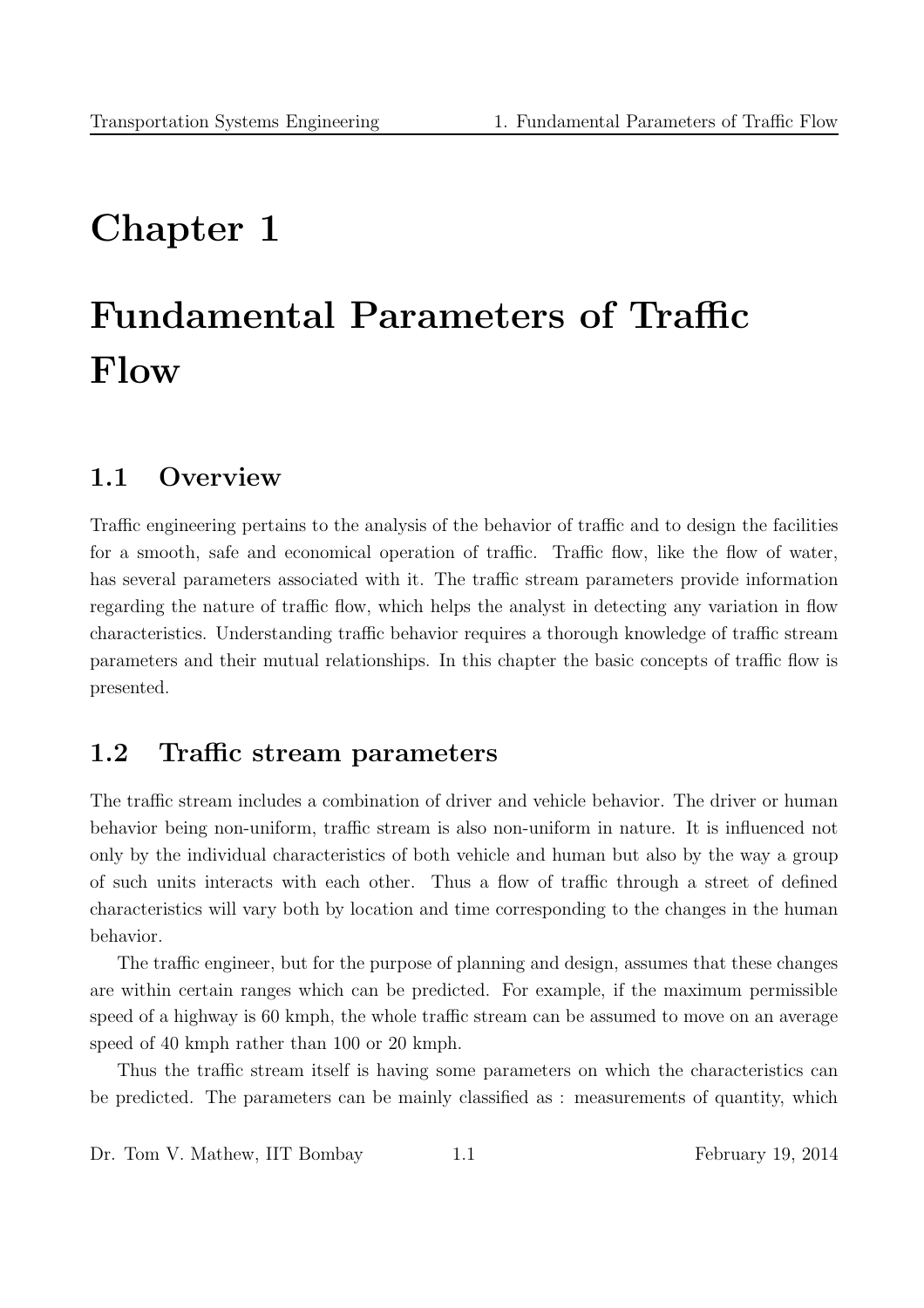includes density and flow of traffic and measurements of quality which includes speed. The traffic stream parameters can be macroscopic which characterizes the traffic as a whole or microscopic which studies the behavior of individual vehicle in the stream with respect to each other.

As far as the macroscopic characteristics are concerned, they can be grouped as measurement of quantity or quality as described above, i.e. flow, density, and speed. While the microscopic characteristics include the measures of separation, i.e. the headway or separation between vehicles which can be either time or space headway. The fundamental stream characteristics are speed, flow, and density and are discussed below.

## 1.3 Speed

Speed is considered as a quality measurement of travel as the drivers and passengers will be concerned more about the speed of the journey than the design aspects of the traffic. It is defined as the rate of motion in distance per unit of time. Mathematically speed or velocity  $v$ is given by,

$$
v = \frac{d}{t} \tag{1.1}
$$

where, v is the speed of the vehicle in  $m/s$ , d is distance traveled in m in time t seconds. Speed of different vehicles will vary with respect to time and space. To represent these variation, several types of speed can be defined. Important among them are spot speed, running speed, journey speed, time mean speed and space mean speed. These are discussed below.

#### 1.3.1 Spot Speed

Spot speed is the instantaneous speed of a vehicle at a specified location. Spot speed can be used to design the geometry of road like horizontal and vertical curves, super elevation etc. Location and size of signs, design of signals, safe speed, and speed zone determination, require the spot speed data. Accident analysis, road maintenance, and congestion are the modern fields of traffic engineer, which uses spot speed data as the basic input. Spot speed can be measured using an enoscope, pressure contact tubes or direct timing procedure or radar speedometer or by time-lapse photographic methods. It can be determined by speeds extracted from video images by recording the distance travelling by all vehicles between a particular pair of frames.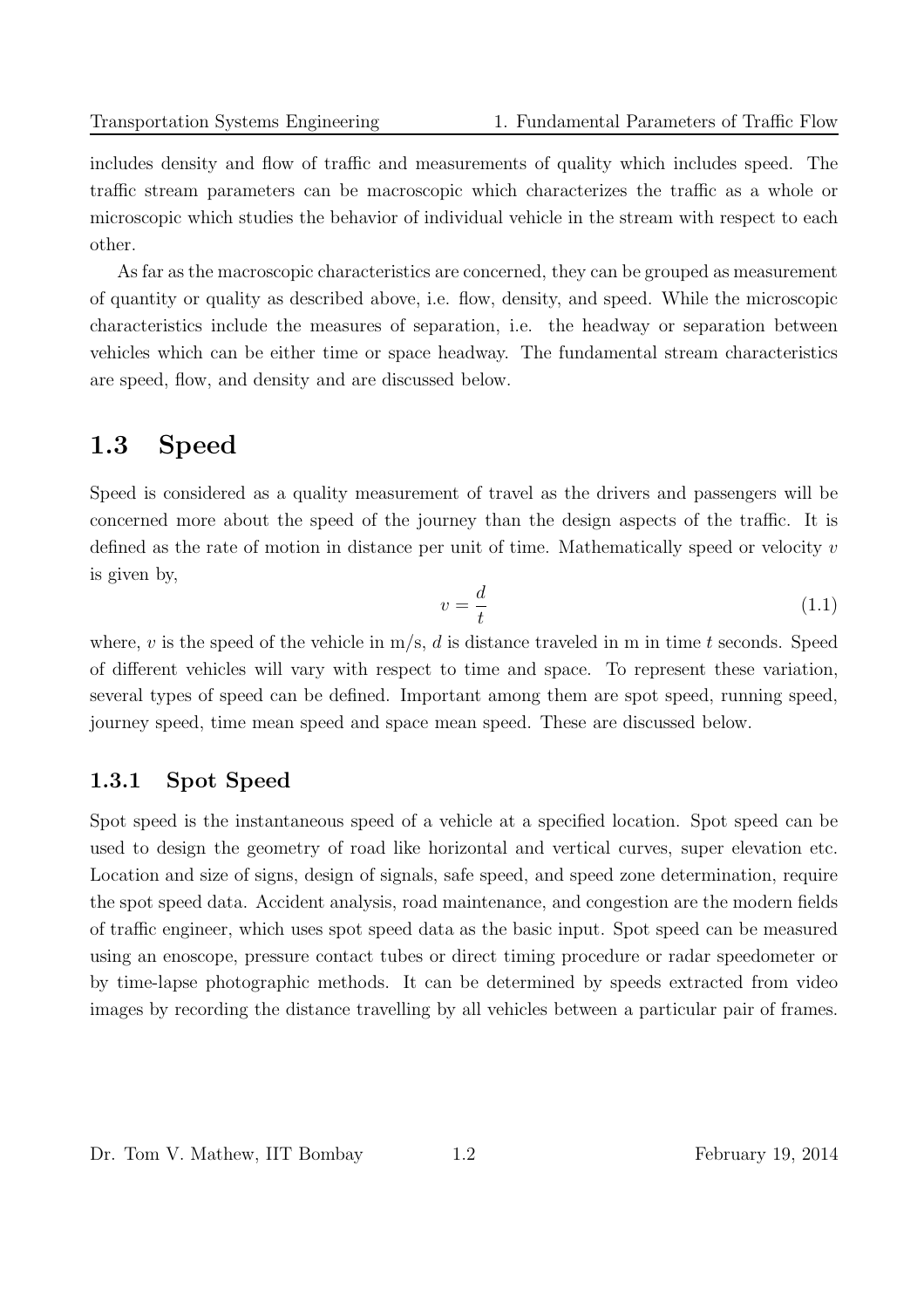## 1.3.2 Running speed

Running speed is the average speed maintained over a particular course while the vehicle is moving and is found by dividing the length of the course by the time duration the vehicle was in motion. i.e. this speed doesn't consider the time during which the vehicle is brought to a stop, or has to wait till it has a clear road ahead. The running speed will always be more than or equal to the journey speed, as delays are not considered in calculating the running speed

### 1.3.3 Journey speed

Journey speed is the effective speed of the vehicle on a journey between two points and is the distance between the two points divided by the total time taken for the vehicle to complete the journey including any stopped time. If the journey speed is less than running speed, it indicates that the journey follows a stop-go condition with enforced acceleration and deceleration. The spot speed here may vary from zero to some maximum in excess of the running speed. A uniformity between journey and running speeds denotes comfortable travel conditions.

#### 1.3.4 Time mean speed and space mean speed

Time mean speed is defined as the average speed of all the vehicles passing a point on a highway over some specified time period. Space mean speed is defined as the average speed of all the vehicles occupying a given section of a highway over some specified time period. Both mean speeds will always be different from each other except in the unlikely event that all vehicles are traveling at the same speed. Time mean speed is a point measurement while space mean speed is a measure relating to length of highway or lane, i.e. the mean speed of vehicles over a period of time at a point in space is time mean speed and the mean speed over a space at a given instant is the space mean speed.

## 1.4 Flow

There are practically two ways of counting the number of vehicles on a road. One is flow or volume, which is defined as the number of vehicles that pass a point on a highway or a given lane or direction of a highway during a specific time interval. The measurement is carried out by counting the number of vehicles,  $n_t$ , passing a particular point in one lane in a defined period t. Then the flow q expressed in vehicles/hour is given by

$$
q = \frac{n_t}{t} \tag{1.2}
$$

Dr. Tom V. Mathew, IIT Bombay 1.3 February 19, 2014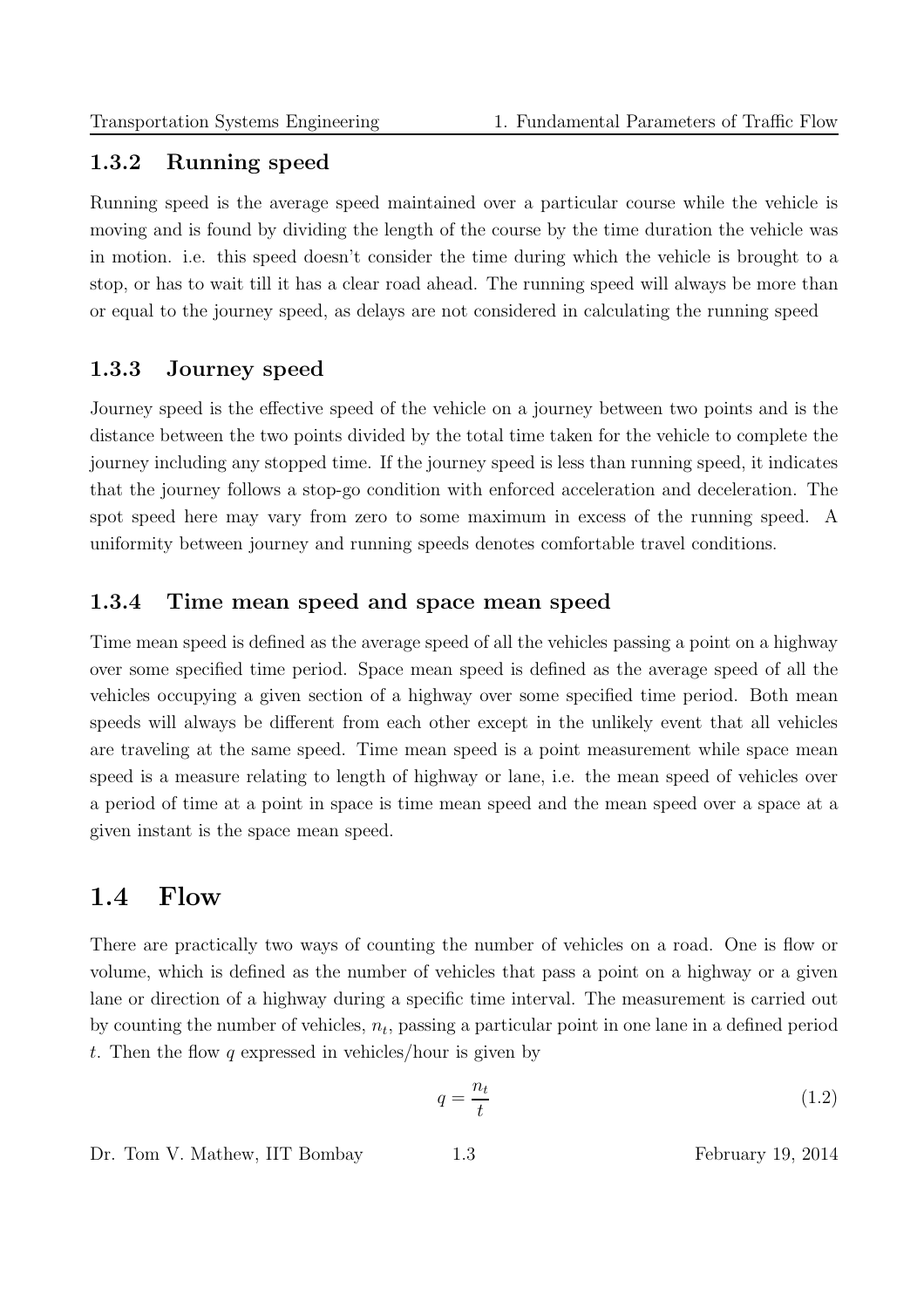Flow is expressed in planning and design field taking a day as the measurement of time.

#### 1.4.1 Variations of Volume

The variation of volume with time, i.e. month to month, day to day, hour to hour and within a hour is also as important as volume calculation. Volume variations can also be observed from season to season. Volume will be above average in a pleasant motoring month of summer, but will be more pronounced in rural than in urban area. But this is the most consistent of all the variations and affects the traffic stream characteristics the least.

Weekdays, Saturdays and Sundays will also face difference in pattern. But comparing day with day, patterns for routes of a similar nature often show a marked similarity, which is useful in enabling predictions to be made.

The most significant variation is from hour to hour. The peak hour observed during mornings and evenings of weekdays, which is usually 8 to 10 per cent of total daily flow or 2 to 3 times the average hourly volume. These trips are mainly the work trips, which are relatively stable with time and more or less constant from day to day.

#### 1.4.2 Types of volume measurements

Since there is considerable variation in the volume of traffic, several types of measurements of volume are commonly adopted which will average these variations into a single volume count to be used in many design purposes.

- 1. Average Annual Daily Traffic(AADT) : The average 24-hour traffic volume at a given location over a full 365-day year, i.e. the total number of vehicles passing the site in a year divided by 365.
- 2. Average Annual Weekday Traffic(AAWT) : The average 24-hour traffic volume occurring on weekdays over a full year. It is computed by dividing the total weekday traffic volume for the year by 260.
- 3. Average Daily Traffic(ADT) : An average 24-hour traffic volume at a given location for some period of time less than a year. It may be measured for six months, a season, a month, a week, or as little as two days. An ADT is a valid number only for the period over which it was measured.
- 4. Average Weekday Traffic(AWT) : An average 24-hour traffic volume occurring on weekdays for some period of time less than one year, such as for a month or a season.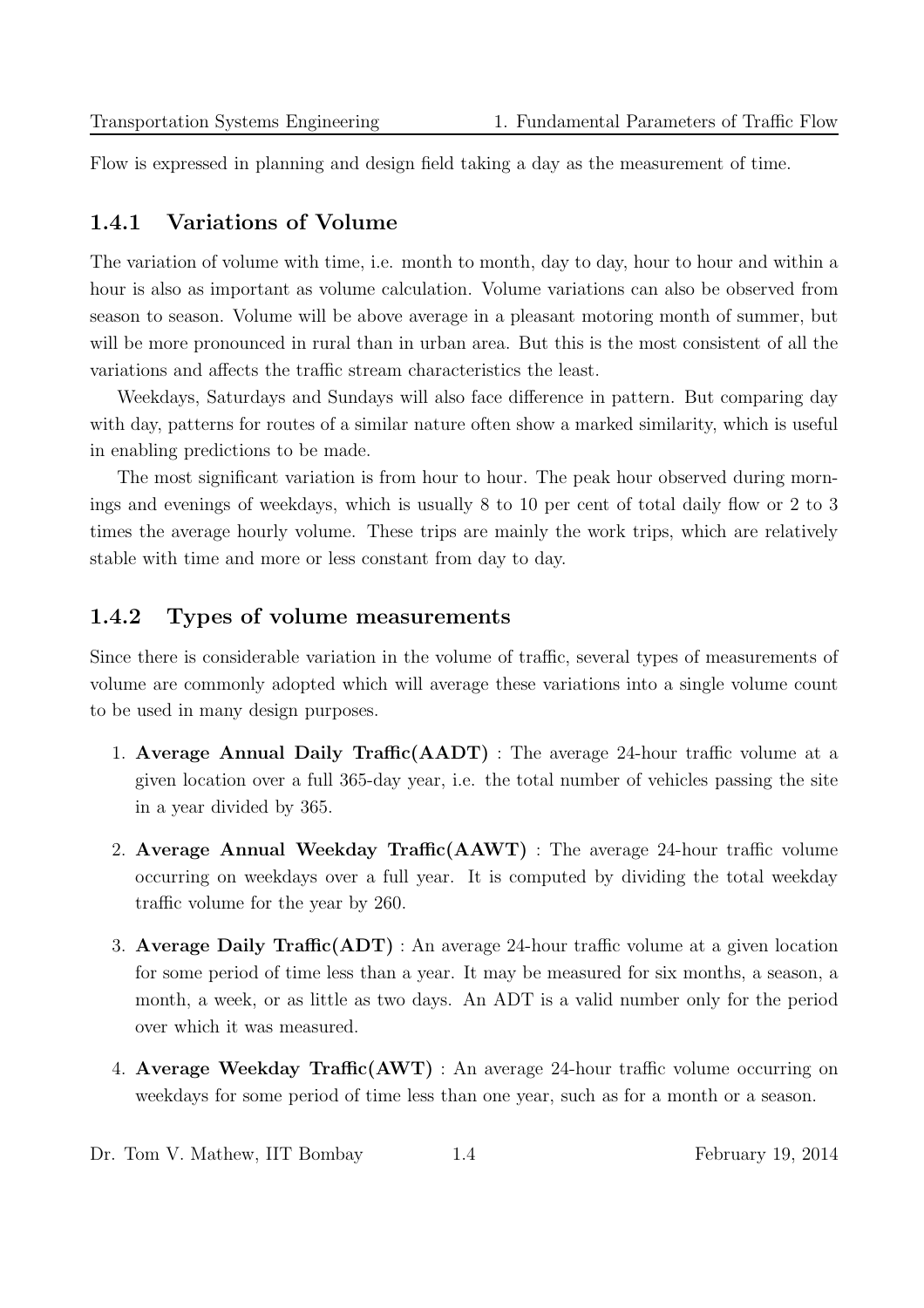

Figure 1:1: Illustration of density

The relationship between AAWT and AWT is analogous to that between AADT and ADT. Volume in general is measured using different ways like manual counting, detector/sensor counting, moving-car observer method, etc. Mainly the volume study establishes the importance of a particular route with respect to the other routes, the distribution of traffic on road, and the fluctuations in flow. All which eventually determines the design of a highway and the related facilities. Thus, volume is treated as the most important of all the parameters of traffic stream.

## 1.5 Density

Density is defined as the number of vehicles occupying a given length of highway or lane and is generally expressed as vehicles per km. One can photograph a length of road  $x$ , count the number of vehicles,  $n_x$ , in one lane of the road at that point of time and derive the density k as,

$$
k = \frac{n_x}{x} \tag{1.3}
$$

This is illustrated in figure 1:1. From the figure, the density is the number of vehicles between the point A and B divided by the distance between A and B. Density is also equally important as flow but from a different angle as it is the measure most directly related to traffic demand. Again it measures the proximity of vehicles in the stream which in turn affects the freedom to maneuver and comfortable driving.

## 1.6 Derived characteristics

From the fundamental traffic flow characteristics like flow, density, and speed, a few other parameters of traffic flow can be derived. Significant among them are the time headway,

Dr. Tom V. Mathew, IIT Bombay 1.5 February 19, 2014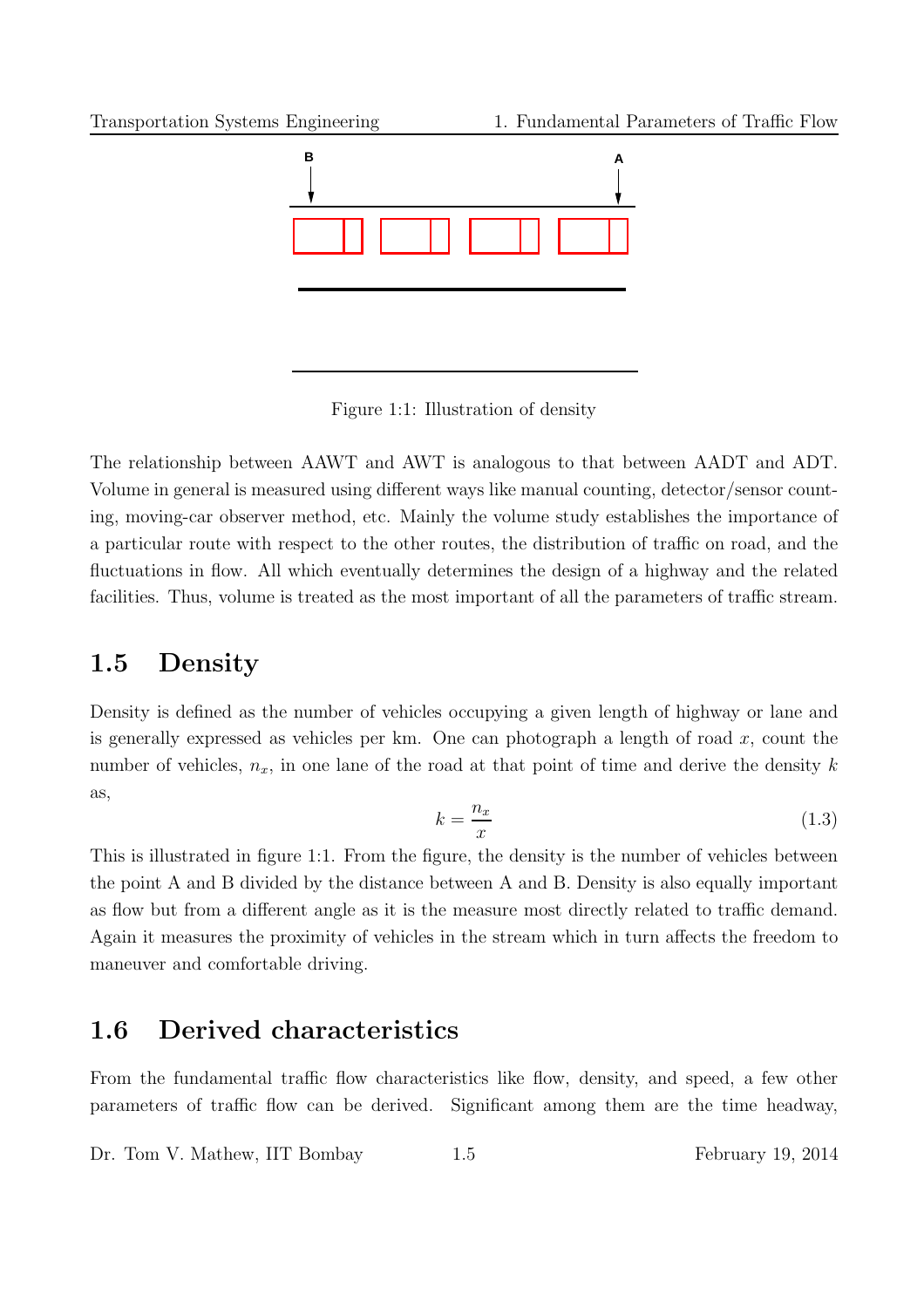distance headway and travel time. They are discussed one by one below.

#### 1.6.1 Time headway

The microscopic character related to volume is the time headway or simply headway. Time headway is defined as the time difference between any two successive vehicles when they cross a given point. Practically, it involves the measurement of time between the passage of one rear bumper and the next past a given point. If all headways  $h$  in time period,  $t$ , over which flow has been measured are added then,

$$
\sum_{1}^{n_t} h_i = t \tag{1.4}
$$

But the flow is defined as the number of vehicles  $n_t$  measured in time interval t, that is,

$$
q = \frac{n_t}{t} = \frac{n_t}{\sum_{1}^{n_t} h_i} = \frac{1}{h_{av}}
$$
\n(1.5)

where,  $h_{av}$  is the average headway. Thus average headway is the inverse of flow. Time headway is often referred to as simply the headway.

#### 1.6.2 Distance headway

Another related parameter is the distance headway. It is defined as the distance between corresponding points of two successive vehicles at any given time. It involves the measurement from a photograph, the distance from rear bumper of lead vehicle to rear bumper of following vehicle at a point of time. If all the space headways in distance  $x$  over which the density has been measured are added,

$$
\sum_{1}^{n_x} s_i = x \tag{1.6}
$$

But the density  $(k)$  is the number of vehicles  $n_x$  at a distance of x, that is

$$
k = \frac{n_x}{x} = \frac{n_x}{\sum_{1}^{n_x} s_i} = \frac{1}{s_{av}}
$$
\n(1.7)

Where,  $s_{av}$  is average distance headway. The average distance headway is the inverse of density and is sometimes called as spacing.

#### 1.6.3 Travel time

Travel time is defined as the time taken to complete a journey. As the speed increases, travel time required to reach the destination also decreases and vice-versa. Thus travel time is inversely

Dr. Tom V. Mathew, IIT Bombay 1.6 February 19, 2014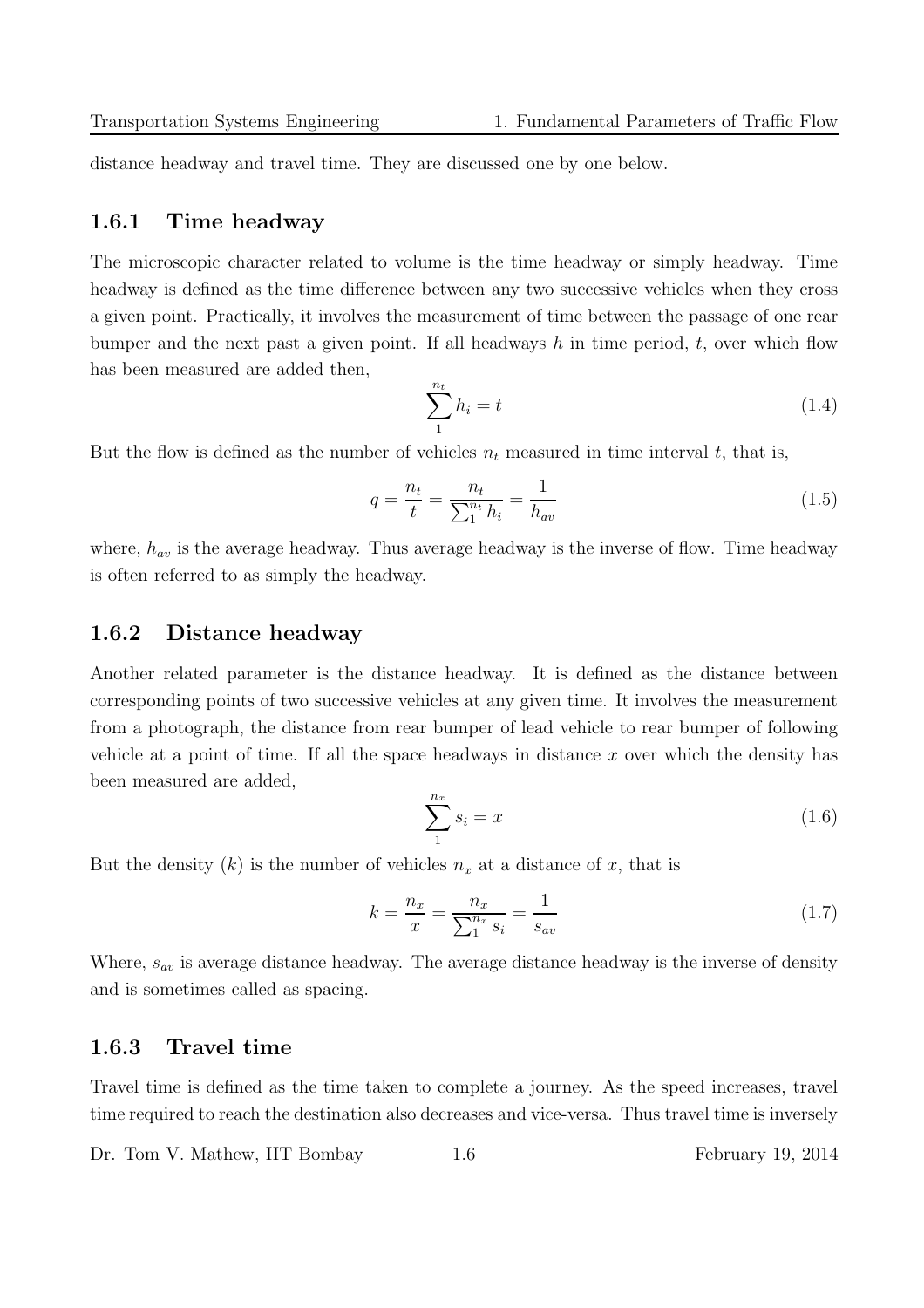

Figure 1:2: Time space diagram for a single vehicle

proportional to the speed. However, in practice, the speed of a vehicle fluctuates over time and the travel time represents an average measure.

## 1.7 Time-space diagram

Time space diagram is a convenient tool in understanding the movement of vehicles. It shows the trajectory of vehicles in the form of a two dimensional plot. Time space diagram can be plotted for a single vehicle as well as multiple vehicles. They are discussed below.

#### 1.7.1 Single vehicle

Taking one vehicle at a time, analysis can be carried out on the position of the vehicle with respect to time. This analysis will generate a graph which gives the relation of its position on a road stretch relative to time. This plot thus will be between distance x and time t and x will be a functions the position of the vehicle for every t along the road stretch. This graphical representation of  $x(t)$  in a  $(t, x)$  plane is a curve which is called as a trajectory. The trajectory provide an intuitive, clear, and complete summary of vehicular motion in one dimension.

In figure 1:2(a), the the distance x goes on increasing with respect to the origin as time progresses. The vehicle is moving at a smooth condition along the road way. In figure  $1:2(b)$ , the vehicle at first moves with a smooth pace after reaching a position reverses its direction of movement. In figure  $1:2(c)$ , the vehicle in between becomes stationary and maintains the same position.

Dr. Tom V. Mathew, IIT Bombay 1.7 February 19, 2014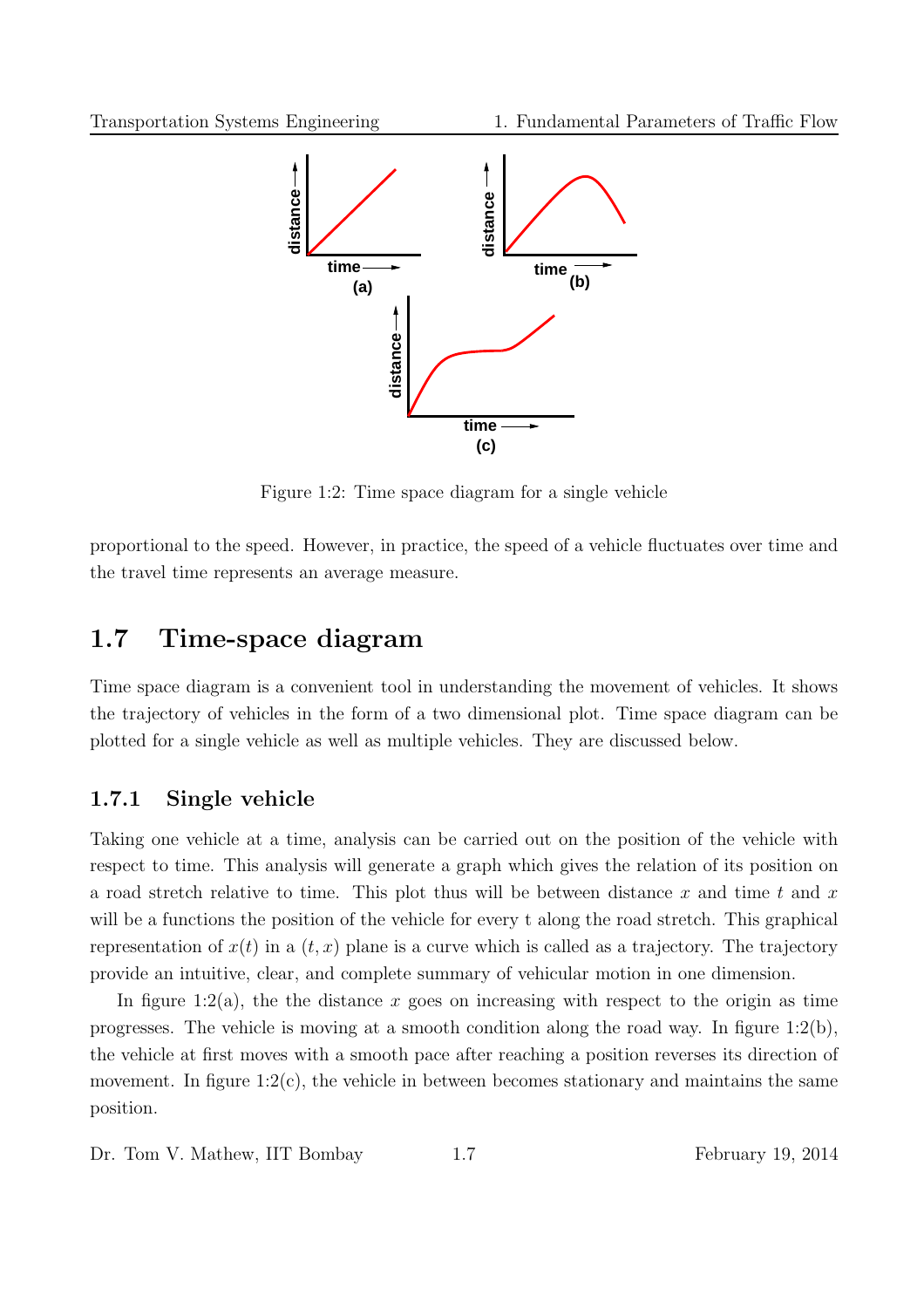From the figure, steeply increasing section of  $x(t)$  denote a rapidly advancing vehicle and horizontal portions of  $x(t)$  denote a stopped vehicle while shallow sections show a slow-moving vehicle. A straight line denotes constant speed motion and curving sections denote accelerated motion; and if the curve is concave downwards it denotes acceleration. But a curve which is convex upwards denotes deceleration.

#### 1.7.2 Multiple Vehicles

Time-space diagram can also be used to determine the fundamental parameters of traffic flow like speed, density and volume. It can also be used to find the derived characteristics like space headway and time headway. Figure 1:3 shows the time-space diagram for a set of vehicles traveling at constant speed. Density, by definition is the number of vehicles per unit length. From the figure, an observer looking into the stream can count 4 vehicles passing the stretch of road between  $x_1$  and  $x_2$  at time t. Hence, the density is given as

$$
k = \frac{4 \text{ vehicles}}{x_2 - x_1} \tag{1.8}
$$

We can also find volume from this time-space diagram. As per the definition, volume is the number of vehicles counted for a particular interval of time. From the figure 1:3 we can see that 6 vehicles are present between the time  $t_1$  and  $t_2$ . Therefore, the volume q is given as

$$
q = \frac{3 \; vehicles}{t_2 - t_1} \tag{1.9}
$$

Again the averages taken at a specific location (i.e., time ranging over an interval) are called time means and those taken at an instant over a space interval are termed as space means.

Another related definition which can be given based on the time-space diagram is the headway. Space headway is defined as the distance between corresponding points of two successive vehicles at any given time. Thus, the vertical gap between any two consecutive lines represents space headway. The reciprocal of density otherwise gives the space headway between vehicles at that time.

Similarly, time headway is defined as the time difference between any two successive vehicles when they cross a given point. Thus, the horizontal gap between the vehicles represented by the lines gives the time headway. The reciprocal of flow gives the average time headway between vehicles at that point.